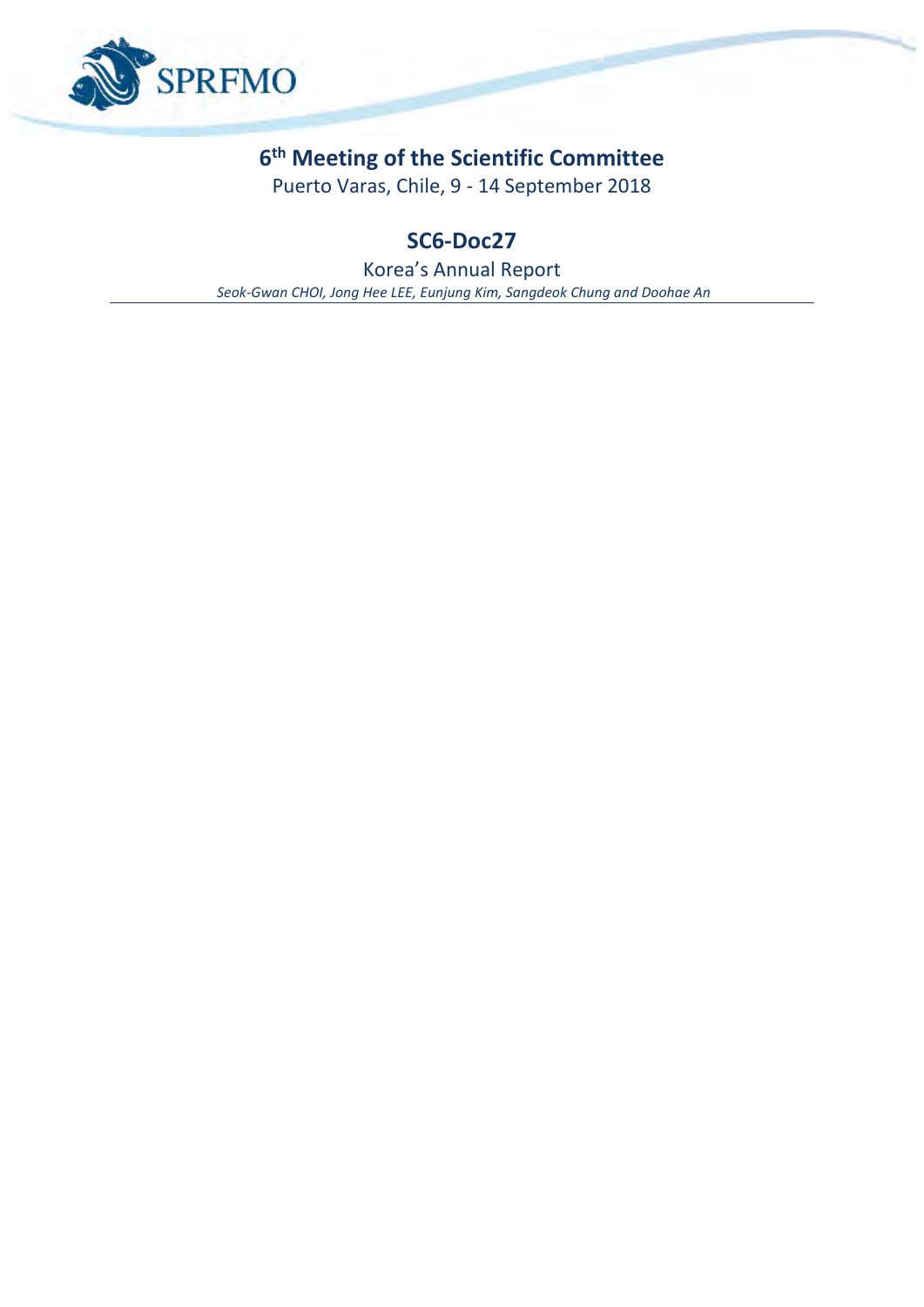# Annual Report of Korea to the 6<sup>th</sup> Scientific Committee Meeting of the **South Pacific Regional Fisheries Management Organization (SPRFMO)**

Seok-Gwan CHOI, Jong Hee LEE, Eunjung Kim, Sangdeok Chung and Doohae An (National Institute of Fisheries Science, Korea)

# **1. Description of the fishery**

## *Jack mackerel fishery*

Korean commercial trawl fishery targeting on *Trachurus murphyi* (Chilean jack mackerel) have been operating in the SPRFMO convention area since Korean research trawl vessel *Tamgu No.1* commenced in 2003. The number of active Korean fishing vessels is described in Table 1. The number of operating vessels was stable within the range of 1-3, but their size became larger than those at the beginning of fisheries.

| <b>Years</b> | Number of      | <b>Gross registered Tonnage</b> |             |             |       |  |
|--------------|----------------|---------------------------------|-------------|-------------|-------|--|
|              | vessels        | 2,000-2,999                     | 3,000-3,999 | 4,000-4,999 | 5000< |  |
| 2004         | 3              | 1                               | 1           | 1           |       |  |
| 2005         | $\overline{2}$ | 1                               |             |             |       |  |
| 2006         | $\mathfrak{Z}$ | 1                               | 1           | 1           |       |  |
| 2007         | 3              | 1                               |             | 1           |       |  |
| 2008         | $\mathfrak{Z}$ | 1                               | 1           | 1           |       |  |
| 2009         | $\overline{2}$ |                                 |             | 1           |       |  |
| 2010         | $\overline{2}$ |                                 |             |             |       |  |
| 2011         | $\overline{2}$ |                                 | 1           |             | 1     |  |
| 2012         | $\overline{2}$ |                                 | 1           |             | 1     |  |
| 2013         | 1              |                                 | 1           |             |       |  |
| 2014         | 1              |                                 | 1           |             |       |  |
| 2015         | $\overline{2}$ |                                 |             |             |       |  |
| 2016         | $\overline{2}$ |                                 |             |             | 1     |  |
| 2017         | $\overline{2}$ |                                 | 1           |             | 1     |  |
| 2018         | $\overline{2}$ |                                 |             |             | 1     |  |

Table 1. Number and size of vessels for Korean trawl fishery in the SPRFMO area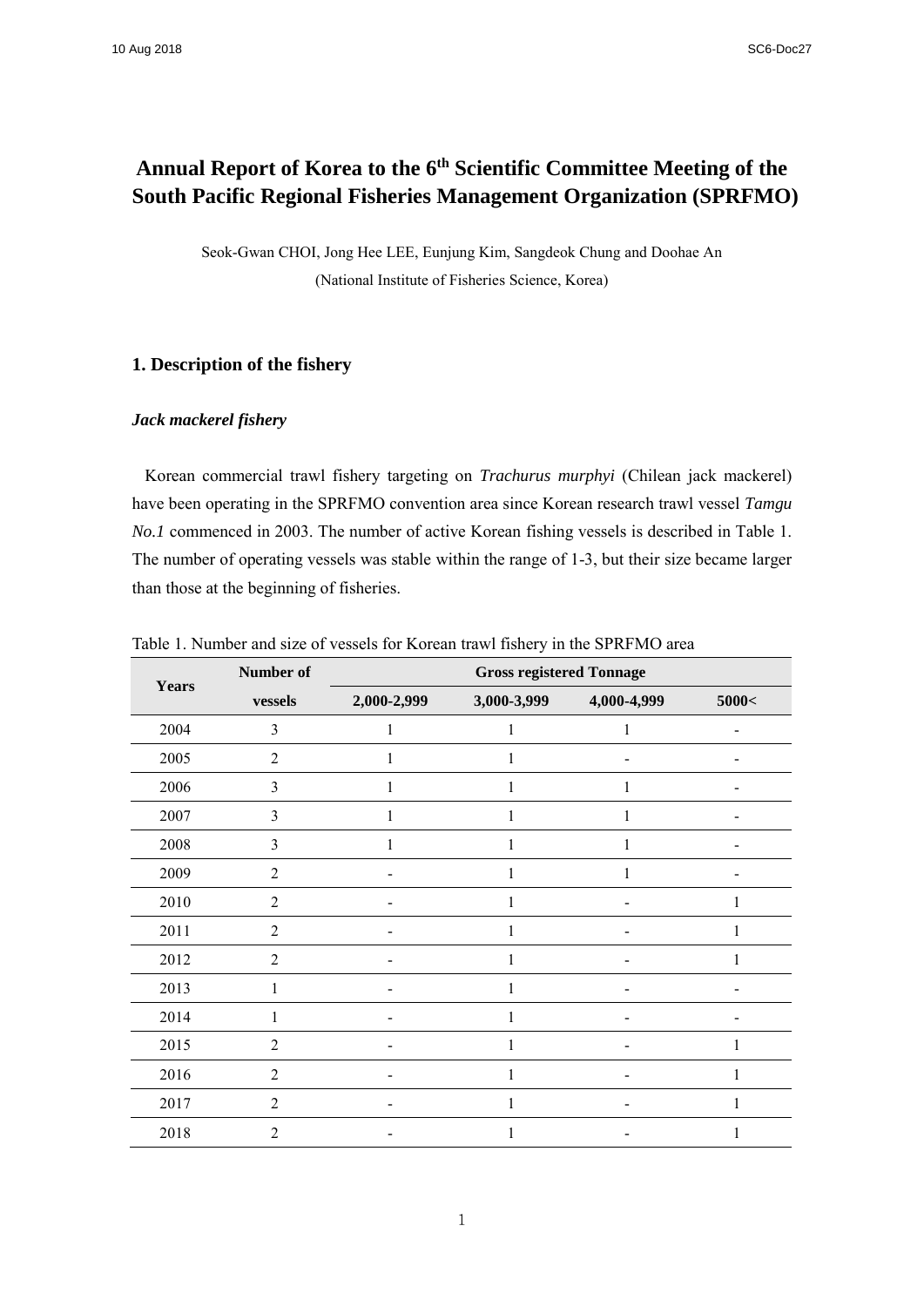10 Aug 2018 SC6-Doc27

## **2. Catch, effort and CPUE summaries**

## *Catches by species for jack mackerel fishery*

Annual catches of *T. murphyi*, *Scomber japonicus* (Pacific chub mackerel), and other species are summarized in Table 2. The highest catch in the convention area was approximately 15 thousand tons in 2009, and the lowest catch was in 2017. Catches of other species were reported and added in Table 2. Catch of *Brama japonica* (Pacific pomfret) took the largest proportion in bycatch and *Dosidicus gigas* (jumbo flying squid) catch followed next.

The largest CPUE (ton/hour) of jack mackerel was shown when the catch was the largest in 2009 (Figure 1). Since 2012, the CPUE has remained relatively stable around 6 ton per hour. In 2016, catch was relatively increased but their CPUE was decreased around 4 ton per hour. In 2017, the fleet fishing for jack mackerel stayed in the fishing ground for 107 days. However, the number of days actually spent for fishing was only 40 days as the fleet spent most of its time on fish detection; accordingly, a low amount of catch, 1,235 tons, was taken. However, the CPUE was 5.5 ton/hr, which is an increased level compared to the previous year.

| raone 2. Canon and errori or target and o jeaten species of recrean damiers |              |                    |                      |                   |                          |  |
|-----------------------------------------------------------------------------|--------------|--------------------|----------------------|-------------------|--------------------------|--|
|                                                                             | Number of    | <b>Total Catch</b> | <b>Catches</b> (ton) |                   |                          |  |
| Year                                                                        | fishing days | (ton)              | Trachurus murphyi    | Scomber japonicus | <b>Other species</b>     |  |
| 2004                                                                        | 205          | 8,146              | 7,438                | 708               |                          |  |
| 2005                                                                        | 170          | 9,507              | 9,126                | 381               |                          |  |
| 2006                                                                        | 232          | 11,934             | 10,474               | 1,460             | $\overline{\phantom{a}}$ |  |
| 2007                                                                        | 237          | 12,180             | 10,940               | 1,240             |                          |  |
| 2008                                                                        | 249          | 13,568             | 12,600               | 968               |                          |  |
| 2009                                                                        | 182          | 14,534             | 13,759               | 716               | 59                       |  |
| 2010                                                                        | 136          | 8,267              | 8,183                | 84                |                          |  |
| 2011                                                                        | 205          | 9,377              | 9,253                | 24                | 100                      |  |
| 2012                                                                        | 117          | 5,492              | 5,492                |                   |                          |  |
| 2013                                                                        | 140          | 5,378              | 5,267                | 111               |                          |  |
| 2014                                                                        | 86           | 4,099              | 4,078                | 21                |                          |  |
| 2015                                                                        | 104          | 5,834              | 5,749                | 82                | 3                        |  |
| 2016                                                                        | 182          | 6,931              | 6,430                | 486               | 16                       |  |
| 2017                                                                        | 40           | 1,429              | 1,235                | 191               | 3                        |  |

Table 2. Catch and effort of target and bycatch species by Korean trawlers

2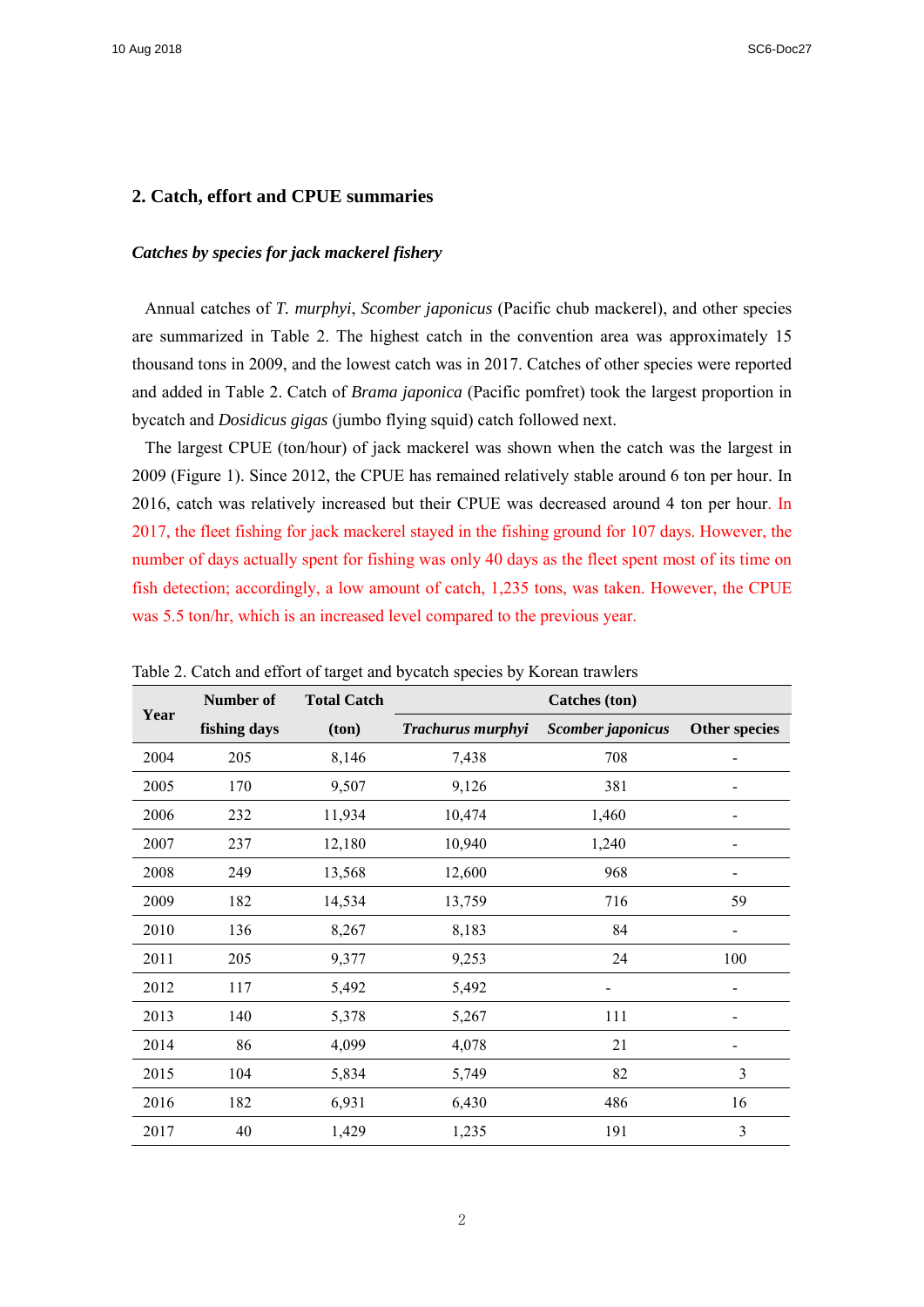

Figure 1. Catch and CPUE of *T. murphyi* from 2004 to 2017.

*Geographical distribution of the CPUE of jack mackerel fishery*

Geographical distributions of the CPUE of jack mackerel from 2009 to 2017 are shown in Figure 2. In 2009, when the catch was the largest, the distribution of CPUE was the widest. In 2010-2012, the distribution of CPUE was revealed in the area of 35°-45°S and 80°-95°W. The CPUE distribution formed closely to the continent in the last 5 years. The fishing ground showed in two latitudinal separated areas; 1) 25°-30°S and 2) 35-45°S.



Figure 2. Distribution of CPUE (ton/hr) of *T. murphyi* in the SPRFMO area in 2009-2017.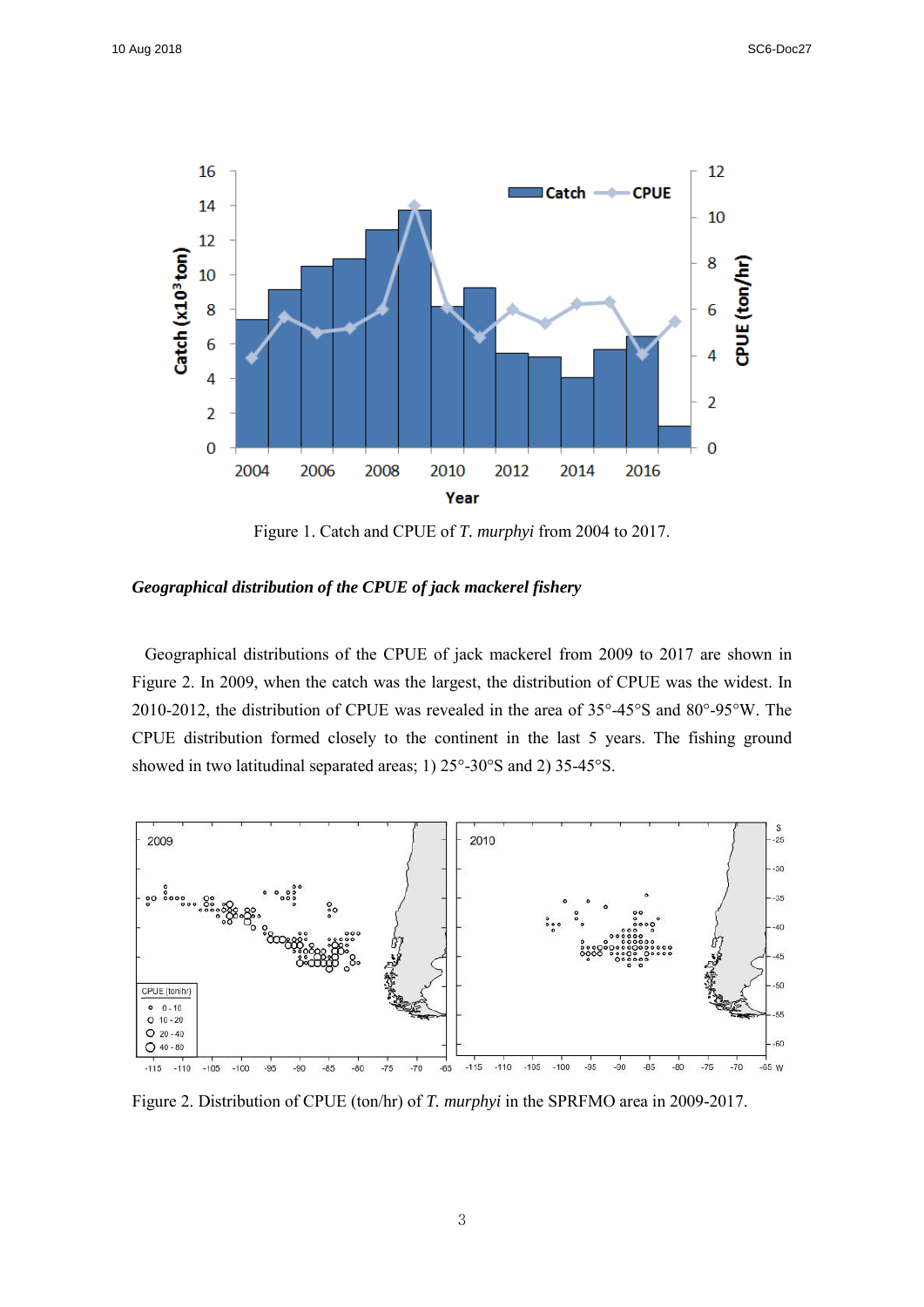

Figure 2. Continued.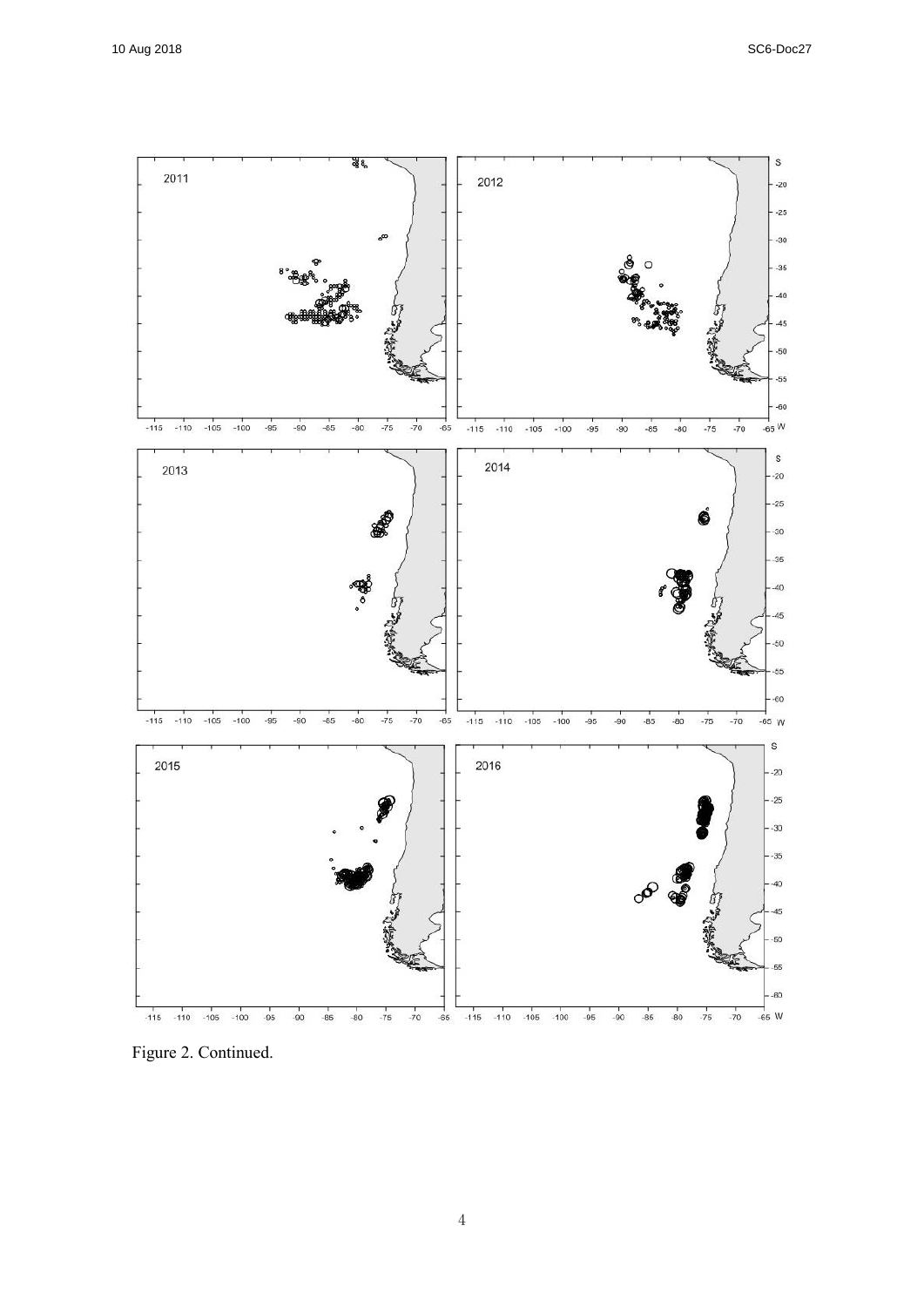

Figure 2. Continued.

# *Catches by species for bottom fishery*

Table 3 represents total annual catches and fishing efforts (number of fishing days) for the Korean bottom trawl fishery during 2001-2007 in the SPRFMO area. The catch including *Hoplostethus atlanticus* (orange roughy) increased from 101 tons to 266 tons over 2001-2003, and it decreased down to 49 tons over 2004-2007 showing the lowest value in 2007 (Figure 3). Since 2007, bottom fishery was not operated in the convention area.

| Year | Number of                    | <b>Total Catch</b>       | Catch (ton)             |                          |
|------|------------------------------|--------------------------|-------------------------|--------------------------|
|      | fishing days                 | (ton)                    | Hoplostethus atlanticus | <b>Other species</b>     |
| 2001 | $\overline{\cdot}$           | 101.4                    | 93.3                    | 8.1                      |
| 2002 | ?                            | 225.0                    | 207.8                   | 17.2                     |
| 2003 | $\overline{\mathcal{L}}$     | 266.5                    | 243.3                   | 23.2                     |
| 2004 | 51                           | 143.8                    | 137.9                   | 5.9                      |
| 2005 | $\qquad \qquad \blacksquare$ | $\overline{\phantom{a}}$ |                         | $\overline{\phantom{a}}$ |
| 2006 | 32                           | 83.1                     | 77.2                    | 5.9                      |
| 2007 | 29                           | 48.8                     | 44.2                    | 4.4                      |

Table 3. Annual catch of Korean bottom trawl fishery in the SPRFMO area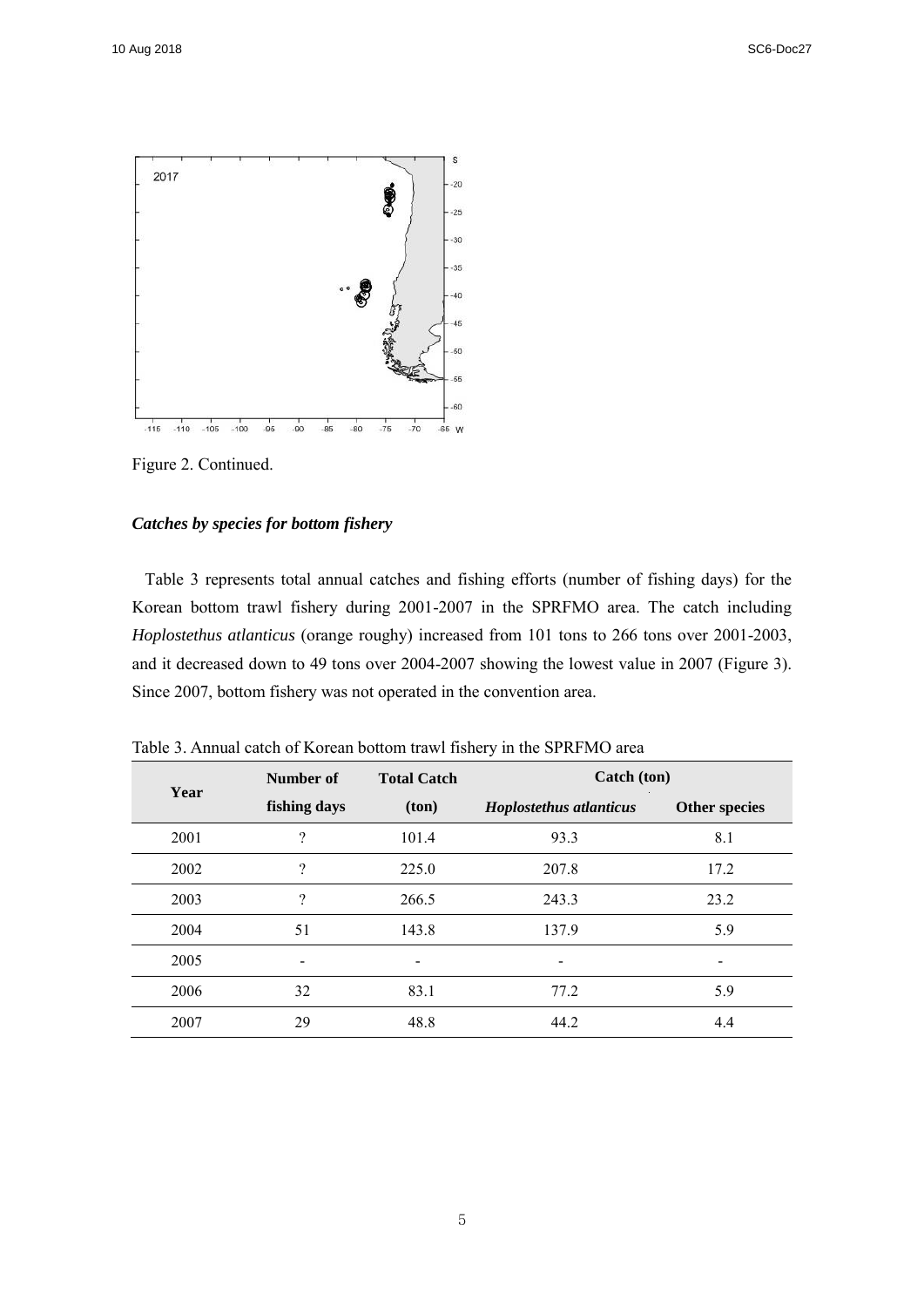

Figure 3. Annual catch and number of fishing vessels by bottom trawler in the SPRFMO area.

# *Catches by species for jigging fishery*

Korean jigging fisheries have been operating for *D. gigas* in the SPRFMO convention area since 1990. Annual catches of *D. gigas* and their effort were summarized in Table 4. The highest catch of *D. gigas* was about 69 thousand tons in 1994, and the lowest catch was about 2 thousand tons in 2006. The catch trend showed a continuous decrease from 1995 to 2007. After 2008, the catch trend is relatively constant compared to the prior fishing seasons. Ranges of CPUE were from 8 to 28 ton/day in 2012-2017 (Figure 4).

Table 4. Annual catches for Korean jigging fisheries in the SPRFMO area

| Year | No. of fishing days      | No. of fishing vessels | Catch (ton) |
|------|--------------------------|------------------------|-------------|
| 1990 | $\ddot{?}$               | 6                      | 3,465       |
| 1991 | ?                        | 24                     | 24,015      |
| 1992 | ?                        | 33                     | 43,022      |
| 1993 | ?                        | 42                     | 62,887      |
| 1994 | $\overline{\phantom{a}}$ | 49                     | 69,664      |
| 1995 | $\overline{\cdot}$       | 50                     | 35,719      |
| 1996 | $\overline{\mathcal{L}}$ | 48                     | 12,896      |
| 1997 | ?                        | 27                     | 3,359       |
| 1998 |                          |                        |             |
| 1999 | $\overline{\mathcal{L}}$ | 11                     | 19,728      |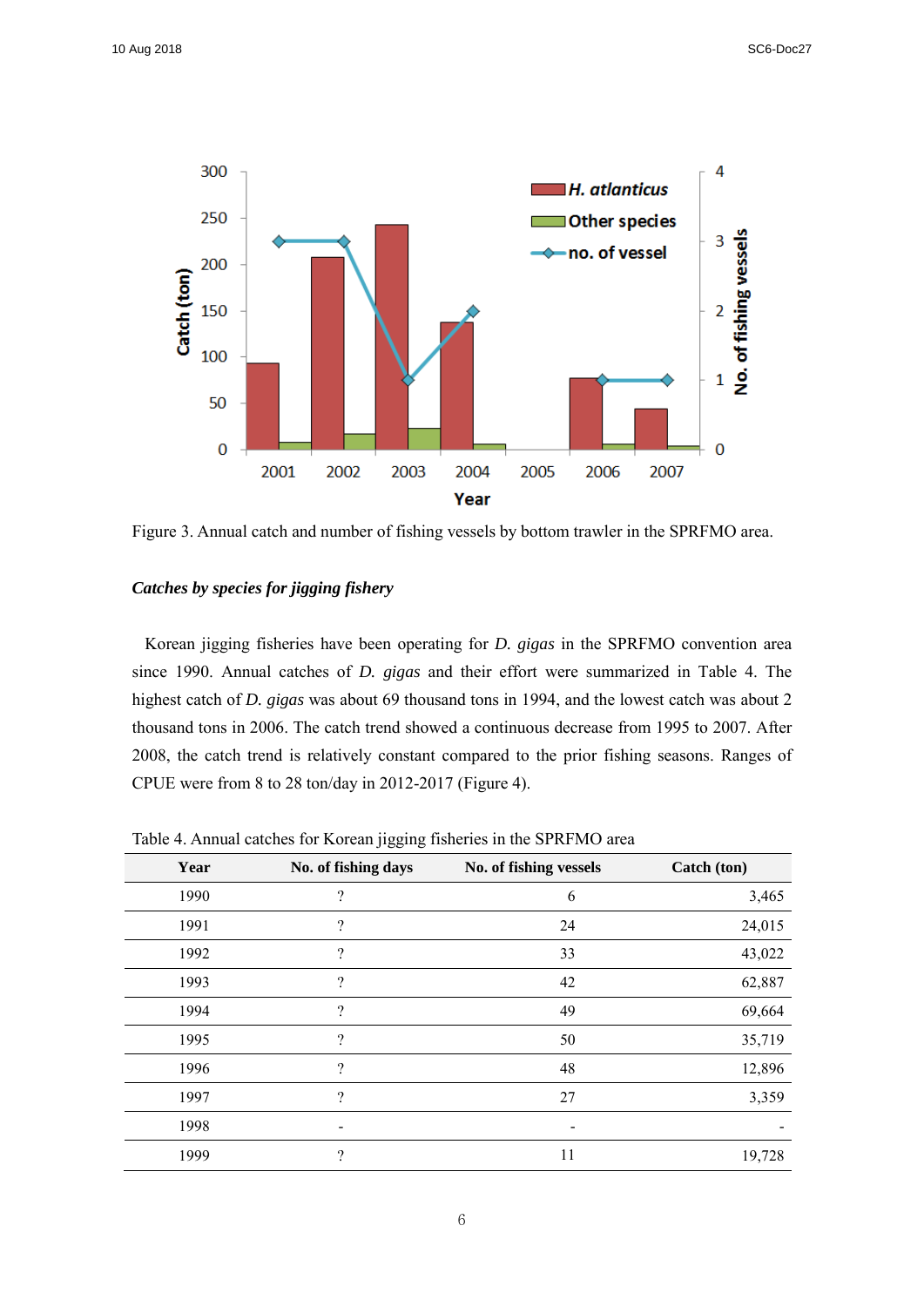| 2000 | $\overline{?}$               | 14             | 20,822 |
|------|------------------------------|----------------|--------|
| 2001 | $\overline{?}$               | 7              | 5,797  |
| 2002 | $\overline{\mathcal{L}}$     | 17             | 21,759 |
| 2003 | $\overline{\mathcal{L}}$     | $\mathfrak s$  | 4,722  |
| 2004 | $\overline{?}$               | $\,$ $\,$      | 10,787 |
| 2005 | $\boldsymbol{?}$             | $\sqrt{2}$     | 2,519  |
| 2006 | $\overline{?}$               | $\mathbf{1}$   | 2,485  |
| 2007 | $\qquad \qquad \blacksquare$ | -              |        |
| 2008 | $\overline{\mathcal{L}}$     | 1              | 6,775  |
| 2009 | $\boldsymbol{?}$             | 1              | 7,221  |
| 2010 | $\overline{\mathcal{L}}$     | 1              | 14,506 |
| 2011 | $\overline{?}$               | $\mathbf{1}$   | 7,410  |
| 2012 | 580                          | 6              | 7,991  |
| 2013 | 365                          | 6              | 6,034  |
| 2014 | 397                          | 6              | 7,261  |
| 2015 | 151                          | $\overline{2}$ | 4,263  |
| 2016 | 409                          | $\overline{4}$ | 4,388  |
| 2017 | 456                          | $\,$ $\,$      | 3,460  |



Figure 4. Annual catch and number of fishing vessels by Korean jigging fishery in the SPRFMO area in 1990-2017.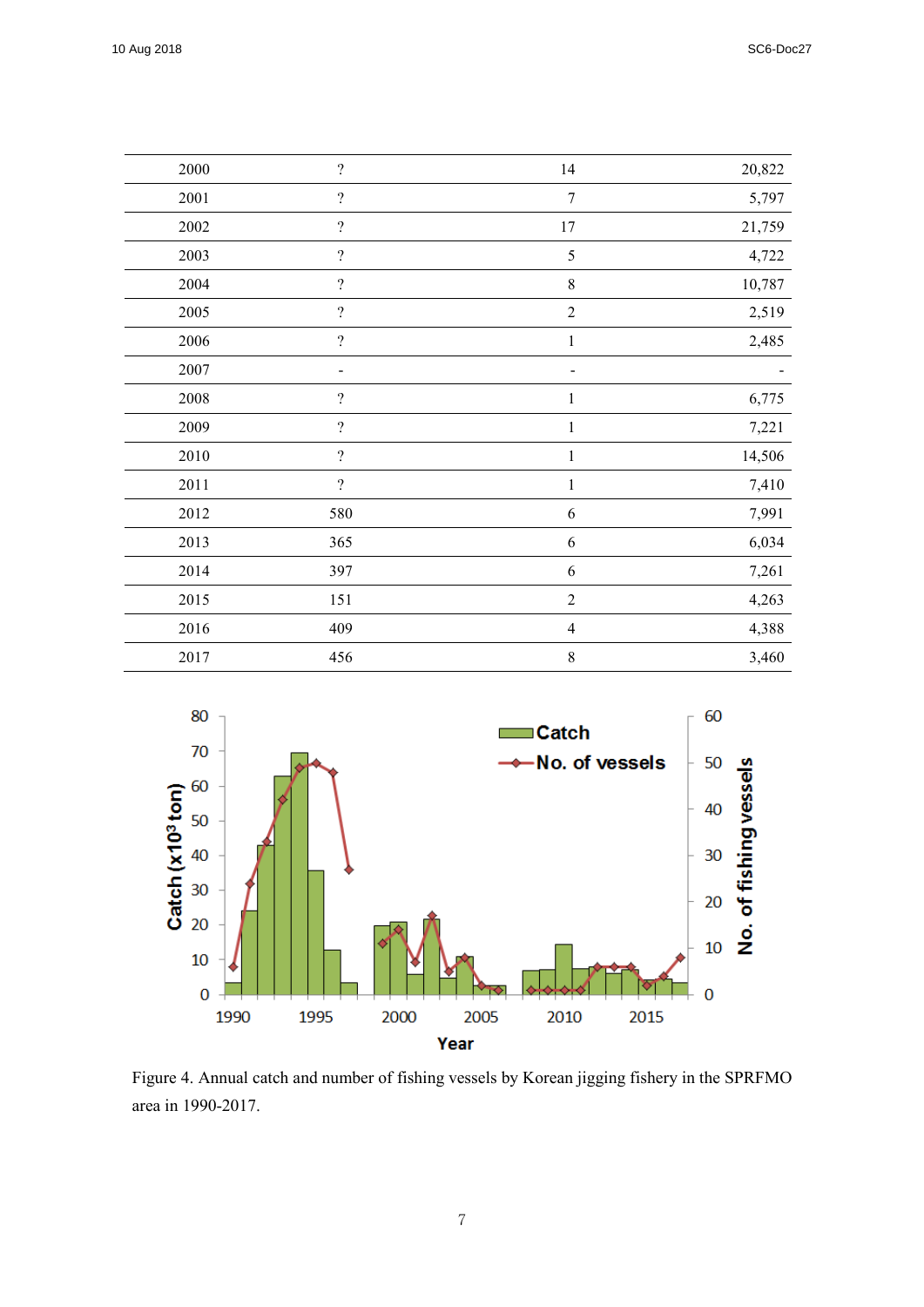10 Aug 2018 SC6-Doc27

## **3. Fisheries data collection and research activities**

#### *Fisheries data collection and verification*

Official catches by distant-water fishery was obtained by two organizations. Korea Overseas Association (KOFA) collects total catches by gear type from Korean distant-water fishery industries, which are used as Korean official total catch. National Institute of Fisheries Science (NIFS) collects logbook data from fishing vessels.

The logbook contains daily catch and effort data on a tow-by-tow basis. Electronic report system (ERS) was developed on the basis of VMS, and catch data from vessel of distant-water fisheries has been reported through ERS to Korea Fishery Monitoring Center (KFMC) since September 2015.

Each commercial vessel of distant-water fisheries submits the electronic "Catch Report and Biological Report (e-logbook)" which are recorded on fishing vessels according to the domestic regulation on a tow-by-tow basis. The logbook and catch data have been submitted to the SPRFMO Secretariat in accordance with the data standards of SPRFMO.

## *Research activities*

Korea reported on the biological information of *D. gigas* and bycatch status based on the information collected by an observer dispatched on board a jigging vessel in 2015 (SC5-SQ09).

Korea, considering its expansion of jigging fishery in the Convention Area of SPRFMO, has determined to investigate a fishing ground on *D. gigas*. In 2018, a total of 17 squid-jigging vessels are expected to be participating in the fishery, and the plan established is to dispatch two scientific observers for studies including biological research. The expected time of the research is from October to December, and the primary objective of the survey is to collect information on the distribution of fishing grounds and biological information of *D. gigas*, while it is also to obtain biological samples, basic information for stock assessments of *D. gigas*, etc.

### **4. Biological sampling**

### *Length composition of T. murphyi, Chilean jack mackerel*

Yearly length frequencies and length-weight relationship of *T. murphyi*, Chilean jack mackerel is shown in figures 5 and 6. In October 2008, a total of 344 jack mackerel was measured. The range of fork length (FL) was 32 cm to 49 cm with the average length 37.6 cm.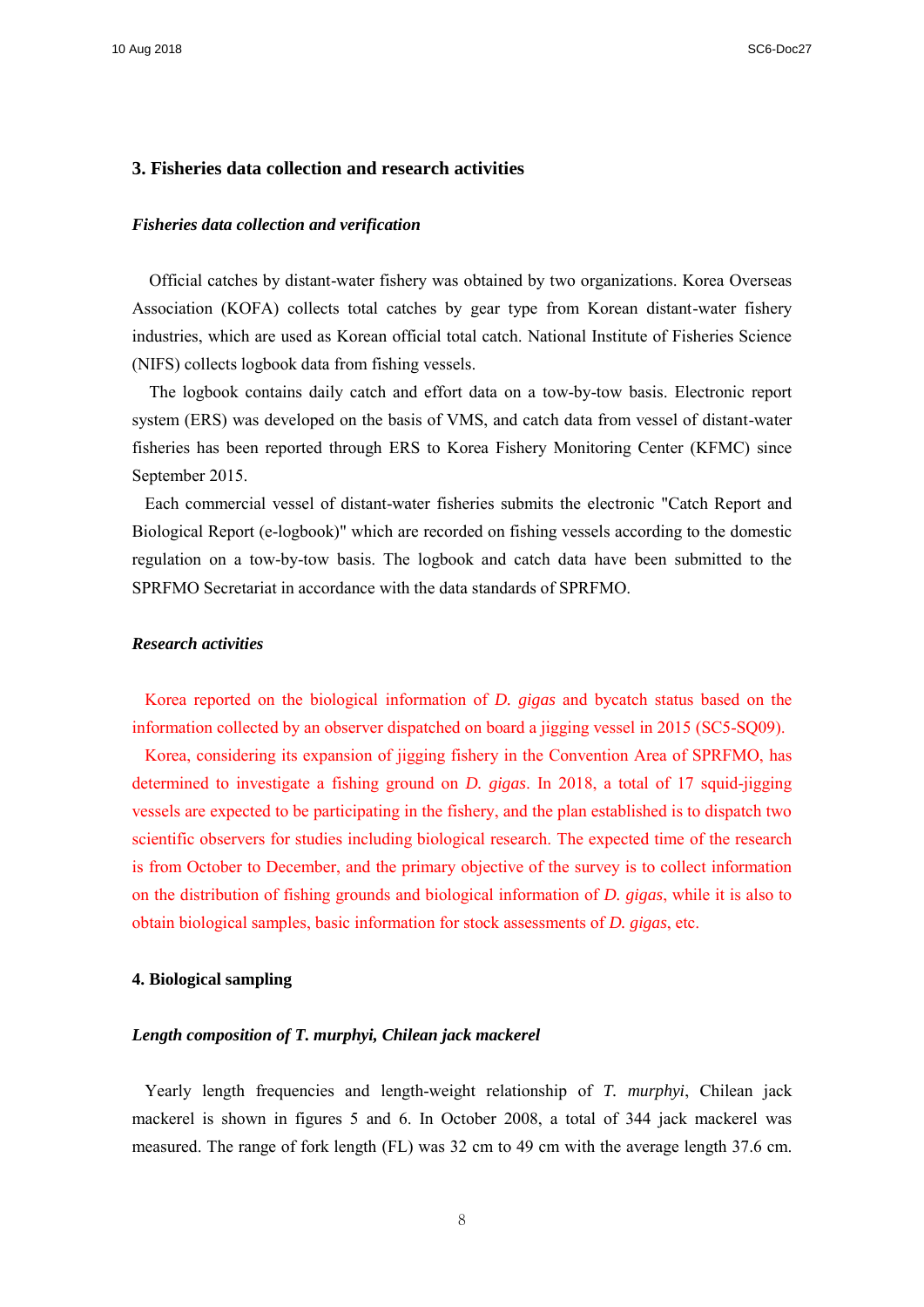There was only one group with one mode at 38 cm (Fig. 4). The relationship equation between body weight (g) and fork length (cm) was  $BW=0.073FL^{2.460} (R^2=0.876)$ .

In August and September 2011, a total of 2,450 jack mackerel was measured. The range of fork length was 28 cm to 69 cm, and the average was 45.2 cm. There were two separate groups with two modes at the 33 cm and 45 cm, respectively. The small group in the smaller length may indicate a new recruitment. The relationship equation between body weight and fork length was BW=0.02FL<sup>2.760</sup> (R<sup>2</sup>=0.949).

In April to July 2012, a total of 9,789 jack mackerel was measured. The range of fork length was 31 cm to 60 cm, and the average FL was 48.1 cm. There was only one group with one mode at 48 cm. The relationship equation between body weight and fork length was  $BW=0.016FL^{2.820}$  $(R<sup>2</sup>=0.925).$ 

In June to August 2013, a total of 3,085 jack mackerel was measured. The range of fork length was from 20 cm to 54 cm, and the average FL was 29.2 cm. Length class with 30 cm was the highest frequency, but modes were not clearly separated. The relationship equation between body weight and fork length was BW= $0.035 \text{FL}^{2.732} (\text{R}^2=0.925)$ .

In June to August 2014, a total of 1,108 jack mackerel was measured. The range of fork length was from 27 cm to 53 cm, and the average FL was 38.2 cm. Length class with 36 cm was the highest frequency, but modes were not clearly separated. The relationship equation between body weight and fork length was  $BW=0.011FL^{3.008} (R^2=0.974)$ .

In 2015, 2,550 jack mackerels were measured by two observers on two trawlers. The range of fork length was from 19 cm to 56 cm, and the average FL was 32.5 cm. More than two modes appeared in the length range, and the highest mode formed between 25-31 cm. The highest frequency appeared within 28-29 cm. The relationship equation between body weight and fork length was BW=0.0048FL<sup>3.202</sup> (R<sup>2</sup>=0.978).

In 2016, 8,170 jack mackerels were measured by two observers on two trawlers. The range of fork length was from 17 cm to 54 cm, and the average FL was 28.4 cm. More than two modes appeared in the length range, and the highest mode formed between 25-30 cm. The highest frequency appeared within 26-27 cm. The relationship equation between body weight and fork length was BW=0.005FL<sup>3.211</sup> (R<sup>2</sup>=0.937).

In 2017, 1,567 jack mackerels were measured by one observers on a trawler. The range of fork length was from 19 cm to 46 cm, and the average FL was 29.5 cm. More than two modes appeared in the length range, and the highest mode formed between 26-36 cm. The highest frequency appeared within 26-27 cm. The relationship equation between body weight and fork length was BW=0.001FL<sup>3.614</sup> (R<sup>2</sup>=0.947).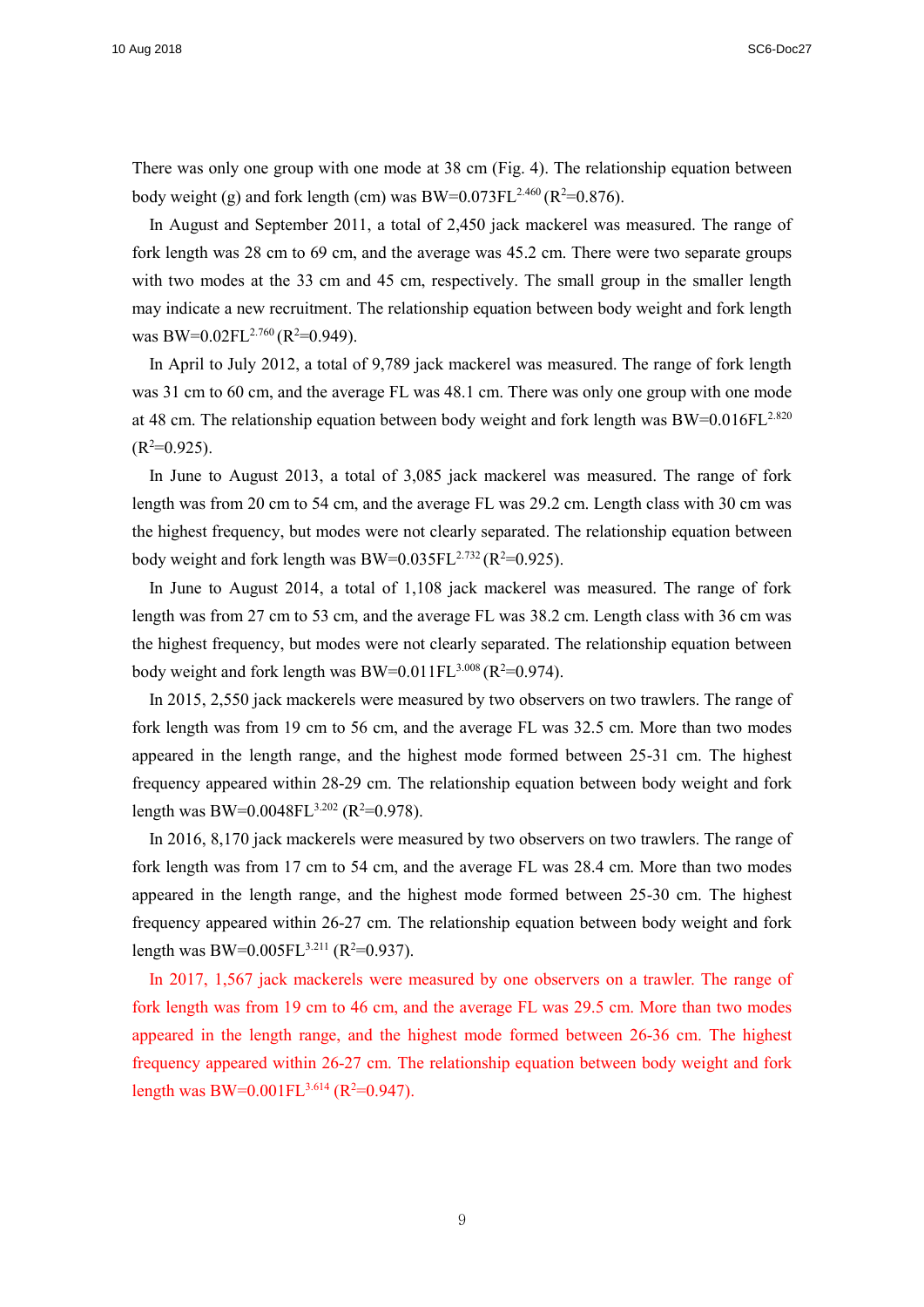

Figure 5. Fork length frequency of jack mackerel by Korean fishing vessels in 2008-2017.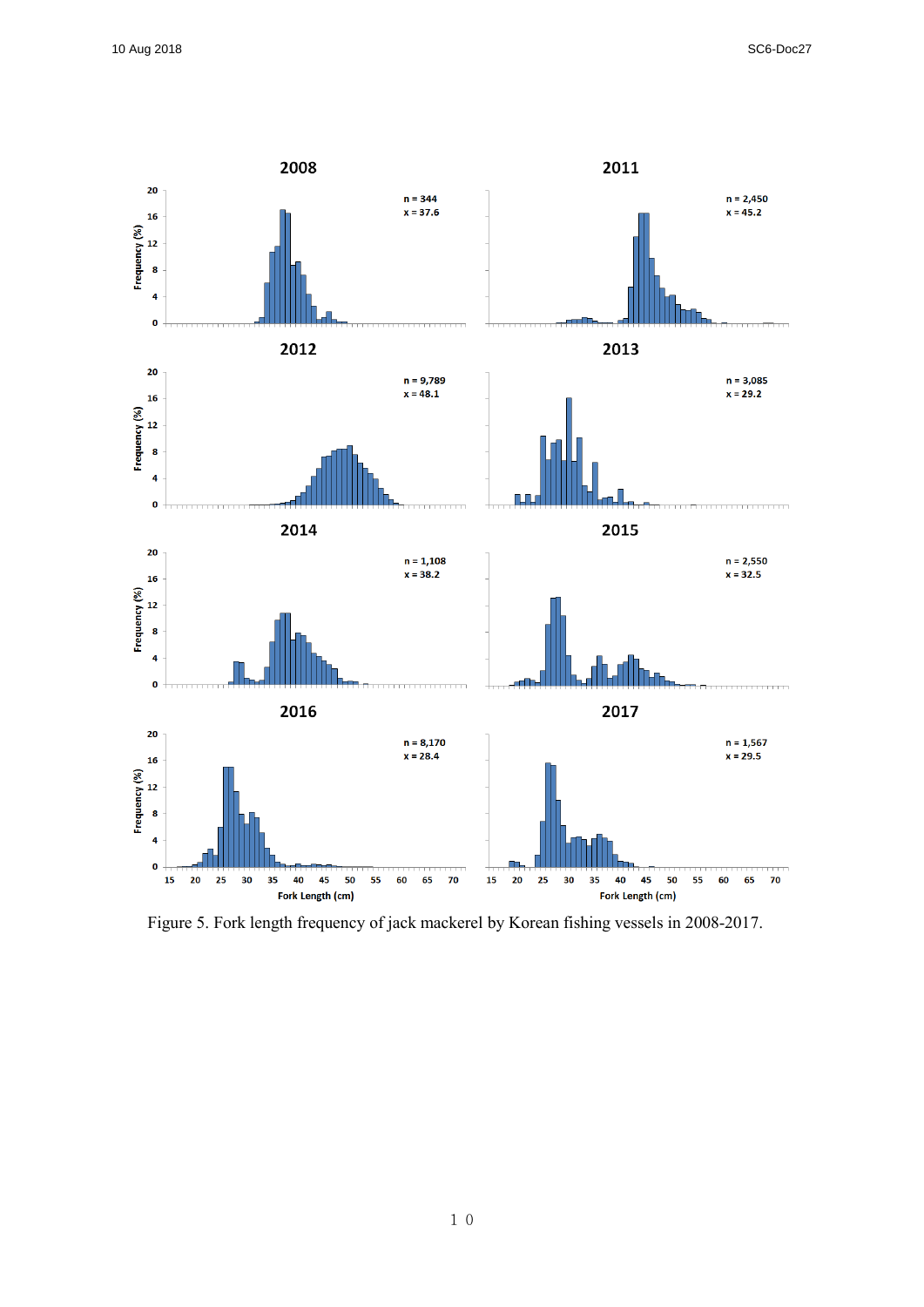

Figure 6. Length (FL) – weight (BW) relationship of jack mackerel in 2008-2017.

## **5. Summary of observer program**

## *Observer training*

Korean scientific observer program for distant water fisheries started in 2002. National Institute of Fisheries Science (NIFS) is responsible for implementing and developing the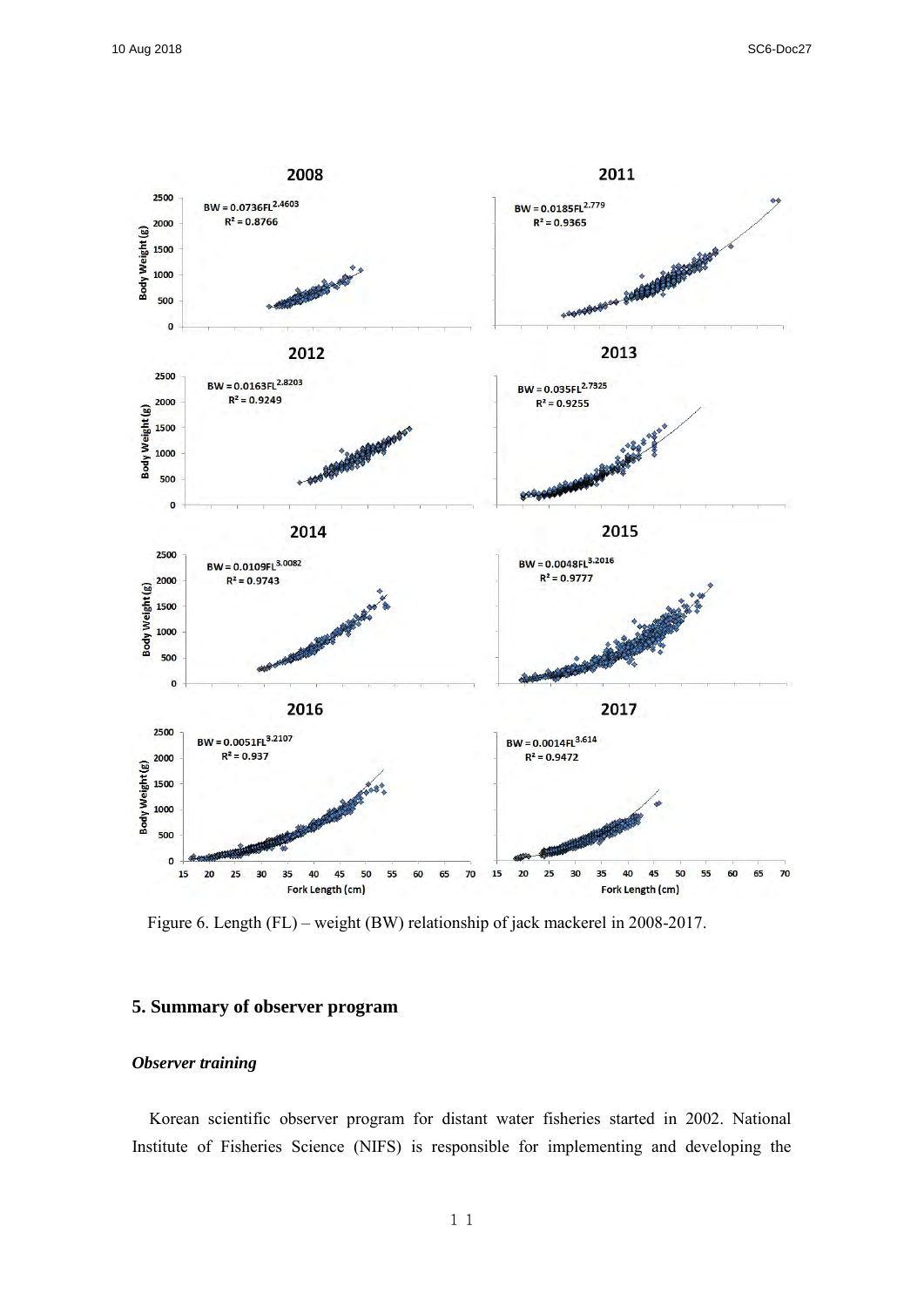observer program. The qualification for a person to be an observer is: a person who is a college graduate whose major field is nature science, or else, a fisheries high school graduate who accompanies at least 1-year experience on board having a certificate of qualification to deck officer. Candidates for observer who have passed the paper review (including medical check-up) and oral interview have to take training programs for 3 weeks. Observer training programs include basic safety training for seafaring, operations of navigation devices, biological information training for target and non-target species and data collection method for fishing activities. During the training program they have two types of test. One is the test on a technical term of fisheries and biology, and the other is the test on species identification. The person who scored above 70 in both tests and attended 100 % of the course timetable can be qualified and deployed on board as a scientific observer. NIFS trains observers again before dispatching them to each RFMO area. The training includes the conservation and management measure of each RFMO, how to collect the data and sample, specific task needs to be done and more.

#### *Data collection by observer at the sea*

For the analysis of the biological characteristics for jack mackerel, observers measure fork length, body weight, sex and reproduction indices from the commercial vessels.

In 2008, two Korean vessels operated in the SPRFMO area and one observer was deployed on two vessels for 9 days. The observer coverage rate was 4 %. Korean vessels operated in 2010, but no observer was on these trips. In 2011, one observer embarked on one vessel from August 15 to September 5, and the coverage rate of observation was 6.8 %. In 2012, one observer operated on one vessel from April 22 to July 28, and the coverage rate of observation was 58.1 %. Since 2013, observer coverage rates are 100 % in the convention area.

| Date      | <b>Vessel name</b> | observed days | Coverage rate $(\% )$ |
|-----------|--------------------|---------------|-----------------------|
| 2008.10   | Insungho           | 3             | $\overline{4}$        |
|           | Kwangjaho          | 6             |                       |
| 2011.8-9  | Kwangjaho          | 14            | 6.8                   |
| 2012.4-7  | Kwangjaho          | 68            | 58.1                  |
| 2013.6-12 | Kwangjaho          | 140           | 100                   |
| 2014.5-8  | Kwangjaho          | 86            | 100                   |
| 2015.6-9  | Kwangjaho          | 120           | 100                   |
|           | Sejongho           | 10            | 100                   |

Table 5. Scientific observers on Korean fishing vessels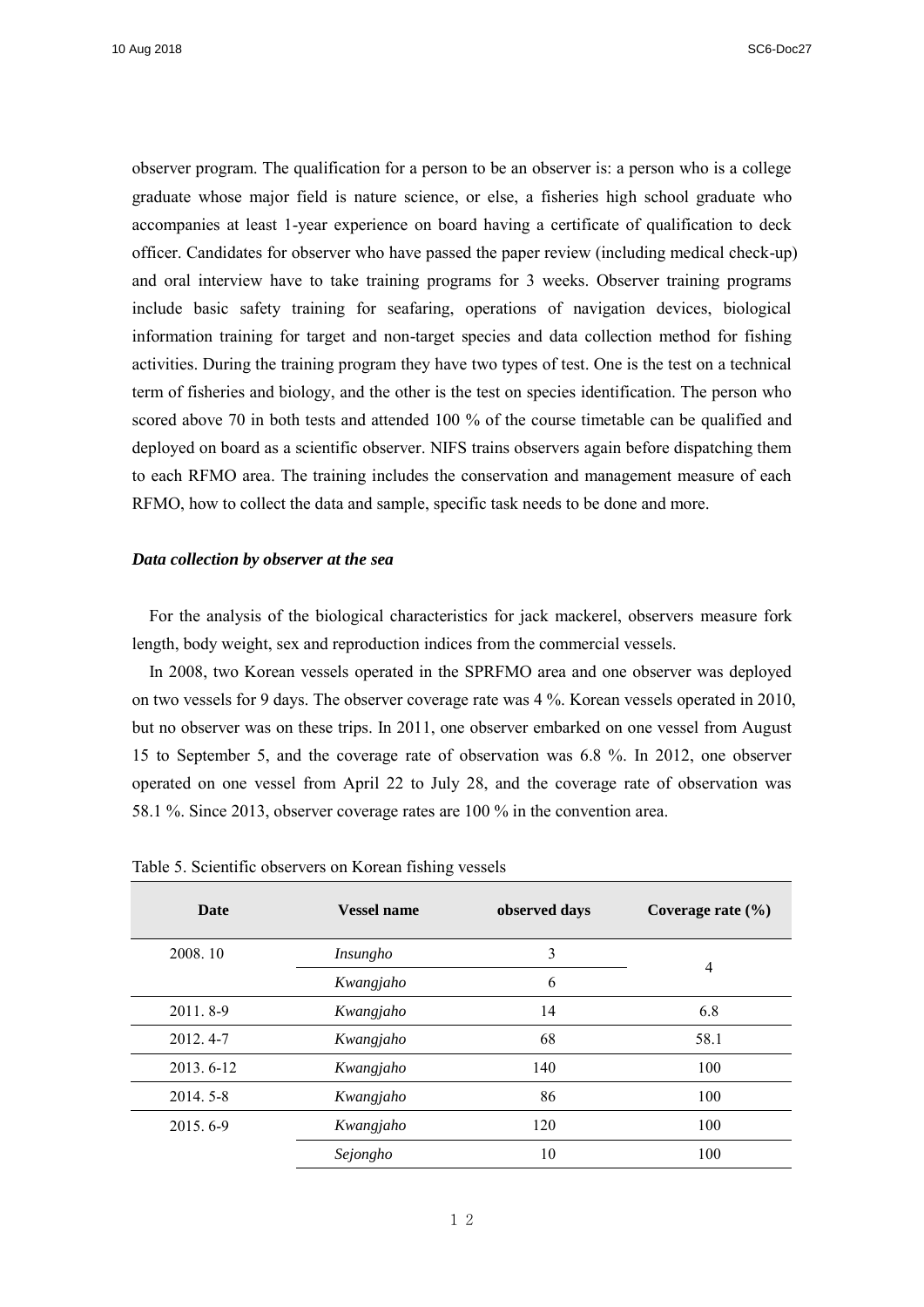| 2016.6-12 | Kwangjaho | 179 | 100 |
|-----------|-----------|-----|-----|
|           | Sejongho  | 28  | 100 |
| 2017.6-10 | Kwangjaho | 88  | 100 |

### *Bycatch mitigation policy*

Korean trawl vessels equip mitigation devices, such as streamer line, baffler during operating. Their utilization rates were 40-70 % varying with sea and weather conditions. And they are prohibiting discharge of offals and discards during shooting and hauling in order to reduce seabirds' bycatch. During deploying the gear, scientific observers regularly watched the warp strike more than one time a day.

In 2017, the trawl vessel consistently used the streamer lines during its operation except for the 7 hauls which were conducted during the night time. The biological waste that can be used as bait for seabirds was not released in any form (e.g., whole and minced fish, liquid, etc.) during the prohibiting time.



Figure 7. Photos of setting up the streamer line (left) and baffler (right) on vessels.

## *Report on bycatch of seabirds, marine mammals, reptiles and other species of concerns*

During operating and steaming, 6-11 species of seabirds were observed on trawl vessels in 2013-2017 (Table 6). There was no injured, struck or died seabirds that have been observed and reported so far. Seabird abundance was commonly more than 100 individuals at the end of vessel in deploying time. *Daption capense* (cape petrel) and *Diomedea melanophris* (black browed albatross) were observed more than other seabird species. In 2017, 23 over the total 58